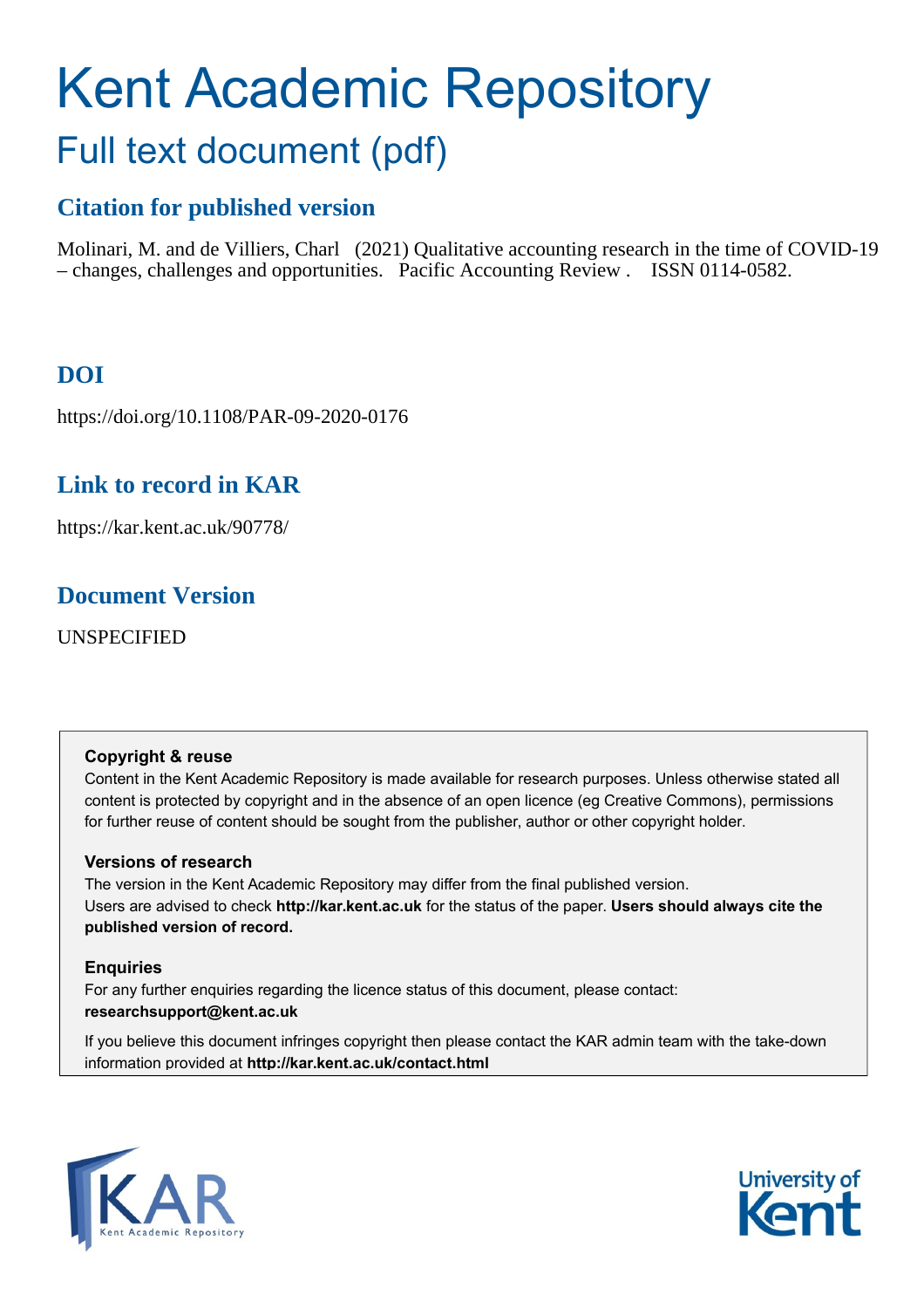## **Qualitative Accounting Research in the Time of Covid-19 - changes, challenges and opportunities**

Matteo Molinari University of Siena, and LUISS University

Charl de Villiers The University of Auckland, and University of Pretoria

## **Please cite this paper as: Molinari, M. & De Villiers, C. 2021. Qualitative Accounting Research in the Time of Covid-19 - changes, challenges and opportunities,** *Pacific Accounting Review***, forthcoming. DOI: 10.1108/PAR-09-2020-0176**

## **ABSTRACT**

**Purpose** – Covid-19 restrictions have severely impacted access to the traditional data and data sources used by qualitative researchers. This paper discusses the changes brought on by the Covid-19 pandemic, and the corresponding challenges and opportunities of conducting qualitative research in accounting.

**Design/methodology/approach** – This study highlights the opportunities opened up by the way the Covid-19 pandemic is affecting qualitative accounting research, discussing the most common qualitative accounting research methods, practices and techniques used during the different phases of research.

**Findings** – The Covid-19 pandemic is reshaping some of the traditional research methods, practices and techniques in qualitative accounting research. Particularly, academic researchers who are reluctant to use the new technologies need to adapt their research approach, deal with the new challenges, and exploit the opportunities to conduct research in a Covid-19 environment. Some changes in research methods, practices and techniques will affect accounting research in the long term.

**Originality/value –** This paper is one of the first to focus on the changes, challenges and opportunities for conducting qualitative accounting research in a Covid-19 setting. As such, this paper could be a valuable resource for different types of qualitative accounting researchers, specifically the discussion of ways to deal with the changes and challenges, as well as the opportunities, as summarised in the table.

**Key words –** *COVID-19; Qualitative accounting research; Research opportunities*

**Paper type –** *Research paper*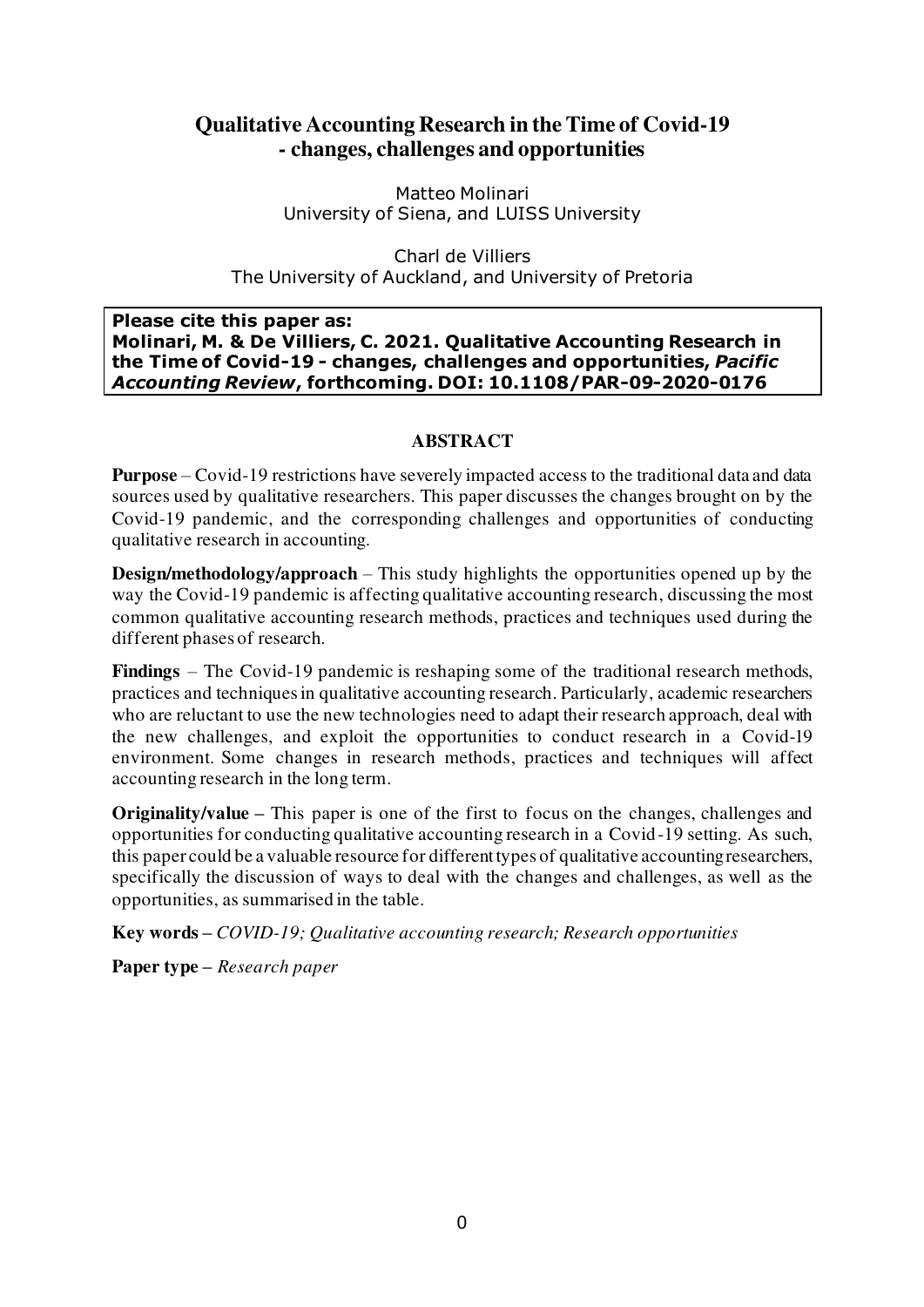### 1. **INTRODUCTION AND BACKGROUND**

The COVID-19 pandemic is a global health crisis of unprecedented proportions, which has severely affected health, the economy and well-being (OECD, 2020). The pandemic has influenced every aspect of life and has led to uncertainty about the future, involving people, businesses, and governments worldwide (Rinaldi et al., 2020). It has also had a major impact on internet user research. Indeed, "internet users are currently growing at an annualised rate of more than 7 percent, equating to an average of roughly 875,000 new users each day" (DataReportal, 2021, p.13). Individual, organisations and institutions have had to find ways to adapt and some have found new opportunities opening up (Bapuji et al., 2020).

Researchers have not been immune to the changes and challenges imposed by the Covid-19 lockdowns and travel restrictions, as well as the reduction in available research funding (Carnegie et al., 2020; Kandri, 2020; Spraakman, 2020). Furthermore, the economic downturn generated by the current Covid-19 outbreak has significantly impacted gender equality (Alon et al., 2020). Amano-Patino et al. (2020) highlight how lockdowns adversely affect the division of labour at home, detrimentally impacting the research activities of early and mid-career researchers who are parents, especially women. Indeed, Adams-Prassl et al. (2020) find evidence that since lockdown measures started, women are spending more time on active childcare and home schooling than men. The effects of the crisis on working mothers are likely to be persistent, "due to high returns to experience in the labor market" (Alon et al., 2020, p. 1).

Qualitative researchers often rely on face-to-face interviews as a traditional source of data, something which is now subject to severe restrictions. However, there are also opportunities for accounting researchers, such as the ability to submit papers to Covid-19 related special issues (e.g. *Accounting & Finance*, *Accounting Forum*, *Accounting, Auditing and Accountability Journal, Critical Perspective on Accounting,* and *Pacific Accounting Review),* or to attend online conferences at minimal cost (such as the 2020 AFAANZ conference)*.* In addition, less time spent on conference travel can enhance the ability to attend more on-line conferences. Moreover, not all academics value the old-style conferences, and therefore the increased emancipation could represent an opportunity to engage in other ways. Consequently, these Covid-19 inspired activities have provided new stimulus for research and represent opportunities opened up by the pandemic. Accordingly, while the pandemic have imposed changes to researchers' work-life, it has also unlocked new opportunities for research into its effects on accounting and on research.

Qualitative accounting research is suitable to exploring complex interconnections and relationships and contributes to the investigation of a range of research questions, especially related to managers' and researchers' views on the pandemic and how it is influencing accounting (De Villiers et al., 2019). In this way, qualitative research is able to examine particular issues before extensive numerical data is available in databases, providing new understandings and theory advancement, developing recommendations, and extending the boundaries of accounting research and practice (De Villiers et al., 2019). Therefore, the purpose of this paper is to highlight the changes and challenges brought on by Covid-19, as well as the new opportunities for conducting qualitative accounting research, by focusing on the most commonly used research methods, practices and techniques.

This paper contributes to the accounting research literature by articulating the changes, challenges and opportunities for qualitative research methods, practices and techniques during Covid-19 times, which could be useful for researchers. Academic researchers who do not shape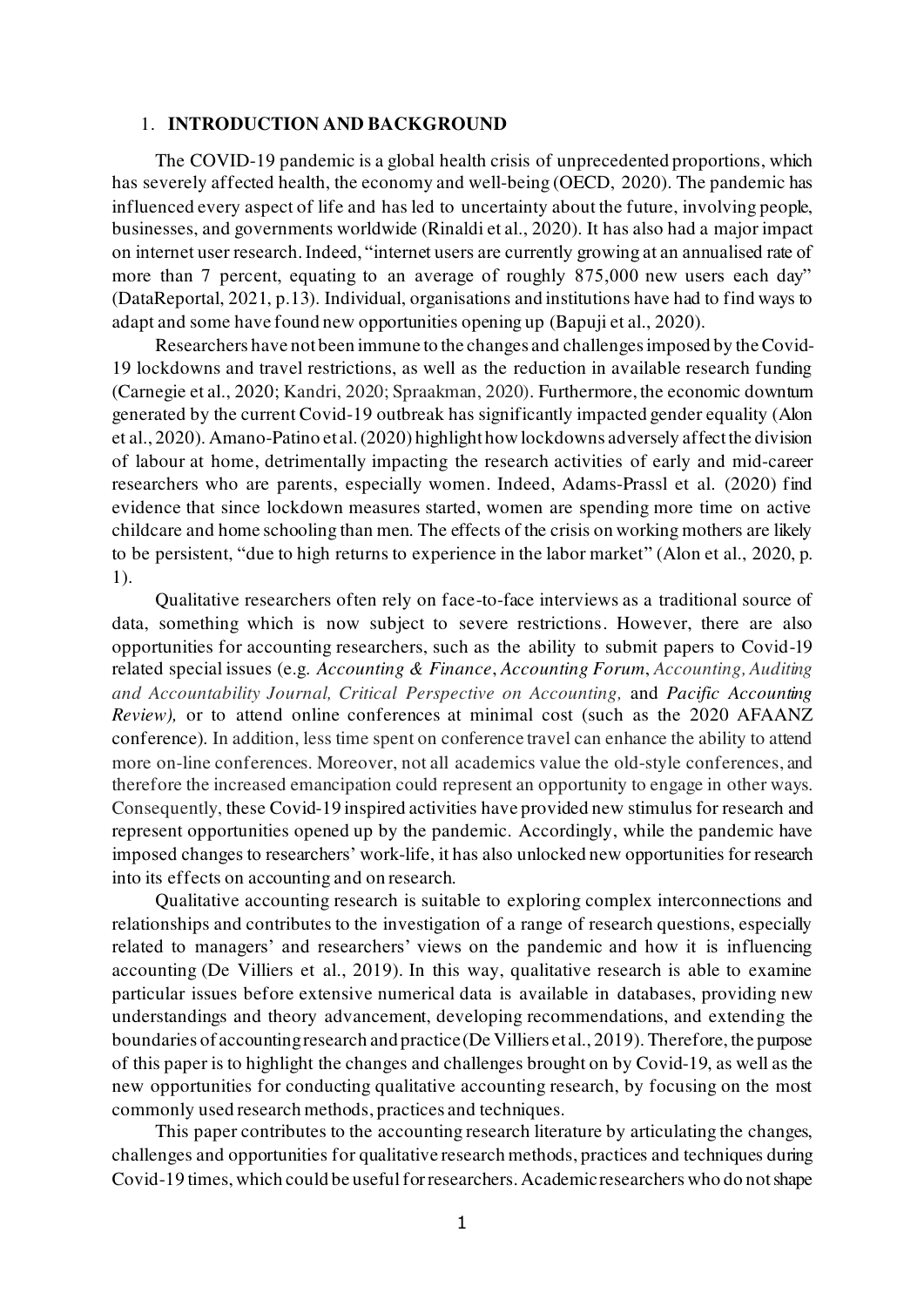their research approach, deal with the new challenges, and exploit new opportunities to conduct research may be overwhelmed by the Covid-19 related conditions.

## 2. **RESEARCH METHODS, PRACTICES AND TECHNIQUES**

Qualitative research is able to explore complex causal relationships and subjective issues, investigating various interactions among variables with limited prior research, understanding how social actors use and react to accounting, and examining social change and organisational behaviours developments. It plays a key role in developing better understandings and advancing new theories on how accounting develops, functions and influences behaviour (De Villiers et al., 2019). Qualitative method studies are usually embedded within the critical or interpretive research paradigms. Some of the interpretive methods have been adjusted from the human sciences for use by accounting researchers (De Villiers et al., 2019). During Covid-19 times, the use of qualitative methods may be more challenging than quantitative research methods, because the databases that quantitative researchers rely on for their data continue to be available, whereas qualitative researchers may be unable to visit case cites and conduct faceto-face interviews due to lockdowns, travel restrictions and new budgetary constraints. Accordingly, qualitative researchers have been affected disproportionately, given their most commonly used research methods, practices and techniques. Consequently, qualitative researchers are in need of responding to the new challenges of working remotely by adapting their research approach (Carnegie et al., 2020; Spraakman, 2020).

Table 1 compares the use of the most common research methods, practices and techniques between pre-Covid-19 and Covid-19 times. The main changes, challenges and opportunities are highlighted in each of the phases of research, namely (1) research idea development and research purpose identification; (2) theoretical background development; (3) data collection; (4) data analysis; and (5) dissemination. Table 1 is not intended to be exhaustive; rather, it is indicative of the key methods in qualitative accounting research, which are mainly adopted for exploratory studies with the aim of collecting detailed information and enquiry to challenge the status quo. These methods also take into account the significance of the research setting, given the importance of context in most qualitative studies.

The research idea development and research purpose identification phase encompasses first meetings and discussions among the co-authors, collaborators, supervisors, and mentors involved in the research project. During pre-Covid-19 times, researchers mostly discussed research ideas and methods in in-person meetings at their place of work (universities, research institutes, etc.). In some cases, these meetings made use of Skype, Zoom, WebEx, Google Meet, etc. While researchers used these platforms for meetings, and city universities located in areas with expensive real estate often forced employees to work from home long before Covid-19, these video-based technologies have now become pervasive. Accounting researchers, and especially technology-reluctant researchers have adapted or need to adapt by building a "workfrom-home" environment, leveraging technology use, and embracing the challenge of video meetings. The challenges of not being able to meet in-person, can also be seen as unlocking new opportunities of collaborating with individuals in remote geographical locations. This is particularly beneficial for younger researchers. Because we are all more familiar with the use of video meetings, the world has become smaller and we can now collaborate more widely. Research can also be conducted in comfortable and familiar environments, involving less travel-induced pressure and stress.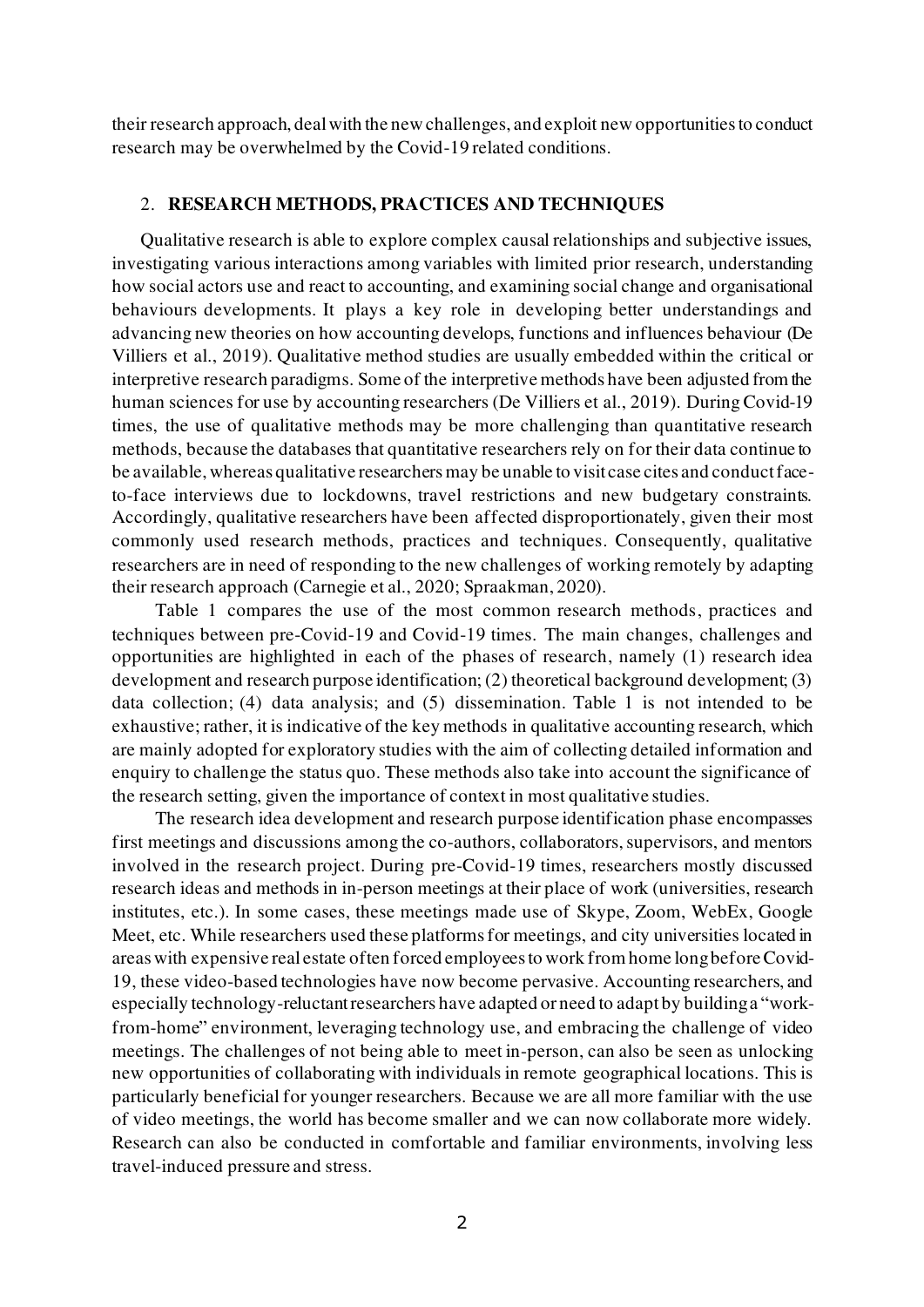The theoretical background phase involves the review of prior accounting literature and theory/theoretical framework development. Literature reviews summarise previous key research findings, and are essential to position the research within a particular stream of literature (De Villiers et al., 2019). Theory/theoretical development draws the theoretical underpinnings of the accounting research study at a conceptual level (Hopwood, 2009). Researchers often use databases, such as Google Scholar, Scopus, and Business Source Premier, to search for relevant published articles. This phase has always been conducted both within working and research environments and from home, but given that these sources are available online and can be accessed from home, Covid-19 times present few problems. The main challenge for accounting researchers during this phase is related to personal circumstances and attitude towards working from home. Particularly, researchers in crowded and/or multi-generational households may find it challenging to avoid distractions. On the other hand, the fact that Covid-19 lockdowns and restrictions often involve staying at home and being unable to take part in outdoor activities may allow more time to focus to this phase of research. Moreover, researchers may benefit from less travel time to go to work, and less pressure and stress caused by the work environment.

The data collection phase relies on multiple sources of data aimed at enhancing research validity and reliability (Yin, 2014). It often involves direct engagement with human subjects (De Villiers et al., 2019). Traditionally, data collection requires meeting people in-person for discussion, interaction, and interviews. Although the lockdowns restrict the ability to meet inperson, both researchers and managers/interviewees are now more familiar with, and therefore open to, the use of video technology for meetings. Interviews, questionnaire/surveys, ethnographies, interventionist research, and secondary documents are the most common methods and techniques used to collect data for qualitative accounting researches (De Villiers et al., 2019). Whether interviews are unstructured, semi-structured, or structured, video technology can be used. Interviews can be conducted independently over a sample or focus on definite groups of individuals based on the research purpose. Interviews are commonly used in single case studies, multiple case studies, and field research and they are often conducted by meeting the research participants at the case site. During Covid-19 times, researchers can interview participants using the telephone (Farooq and De Villiers, 2017), WhatsApp, Skype, Zoom, Google Meet and other technologies. Of course, questionnaires and surveys, used to solicit larger groups of respondents, which may include open-ended questions, can still be used during Covid-19 times, because they do not rely on face-to-face contact and can be collected using online methods. However, younger researchers – more comfortable with the use of new technologies – may tutor reluctant older researchers. Therefore, Covid-19 times may trigger higher levels of collaboration between early career and established researchers.

Ethnographies provide interesting internal data of particular research settings and organisations. This method is also known as participant observation, as the researcher has the unique opportunity to directly observe accounting mechanisms, practices and procedures, and to explore interactions, experiences and employees behaviours within organisations (De Villiers et al., 2019). Interventionist research is "*based on case study research whereby researchers involve themselves in working directly with managers in organisations to solve real-world problems by deploying theory for designing and implementing solutions through interventions, and analysing the results from both a theoretical and practice perspective"* (Dumay and Baard, 2017, p. 267). During pre-Covid-19 times, ethnographies and interventionist research were mainly conducted in-situ. Covid-19 restrictions have created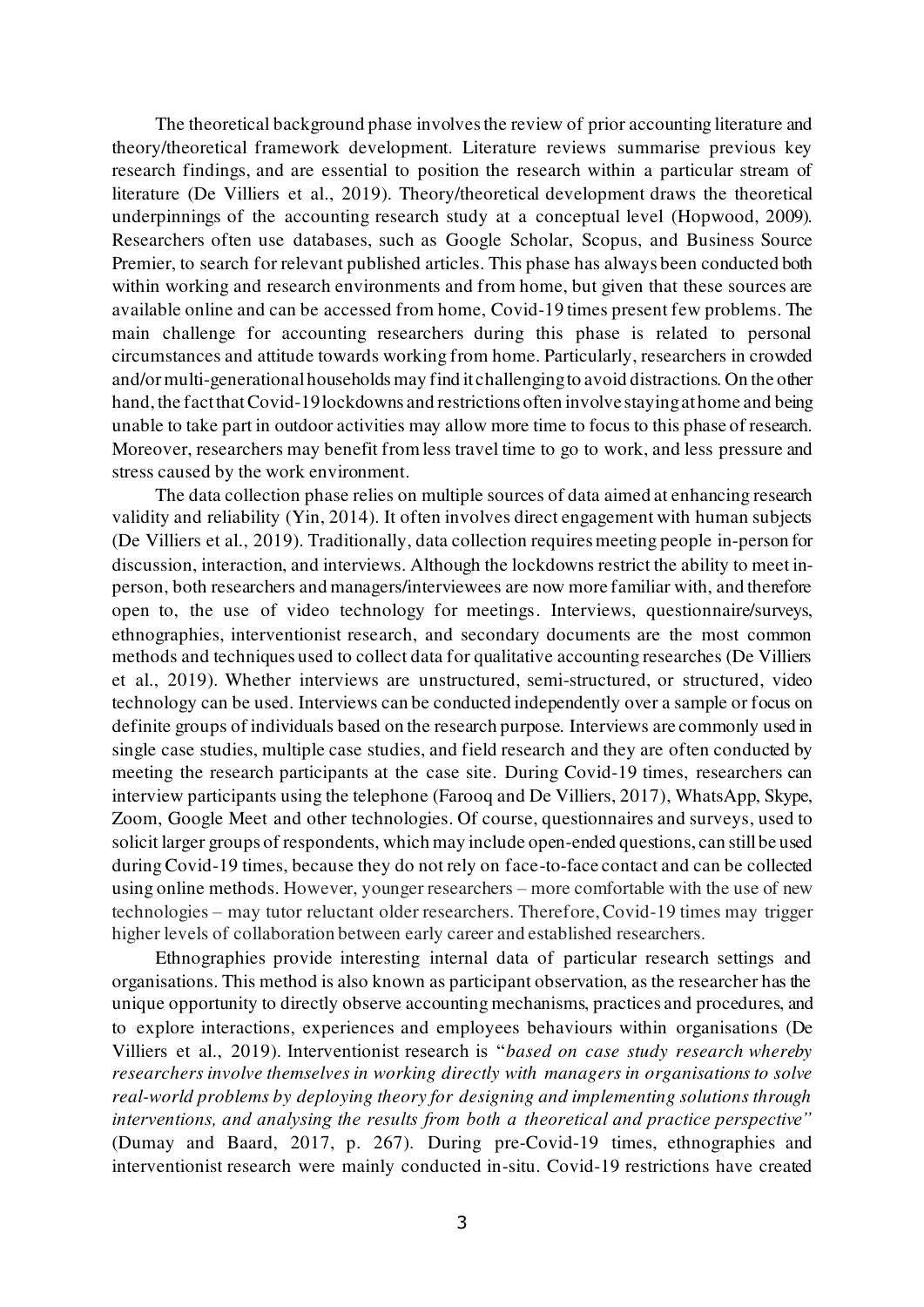significant practical issues for these methods, which cannot easily be overcome. However, Covid-19 has created an opportunity for ethnographies and interventionist studies in the very settings where organisations have responded to the Covid-19 pandemic by continuing their working activities from home. These new settings can potentially be examined through ethnographies and interventionist research, because the participants are themselves not bound to a particular physical work environment. Research questions related to the overall question, "How is accounting used differently and how is accounting influenced by these different remote-work settings?", can now be explored using video technology. During this research phase, researchers that are more confident and enthusiastic with the new technologies may play a pivotal role in motivating reluctant researchers to adopt new research approaches.

Qualitative accounting research also relies on secondary data sources, i.e. data that are generally available. Examples of secondary sources are annual reports, formal press releases, web-site communications, and all other publicly available documents. Cross-referencing of these data sources is essential to the investigation of complex accounting mechanisms, procedures, and practices within and outside organisations. Pre-Covid-19, the collection of secondary documents could happen in work/research environments and/or from home, as permitted by online availability. During Covid-19, secondary documents have to be collected from home and researchers need to focus on data sources that are available online. During interviews, researchers need to spend significant effort to interact and engage with research participants effectively. Communication and interpersonal skills, such as the ability to build rapport, are essential to solicit full engagement from participants during online interviews. These challenges mainly affect research that are not used to engage people online. Furthermore, technology-reluctant researchers need to sharpen their enquiry skills to ensure the online interviews provide the level of in-depth insight required for a deep understanding of the phenomenon involved. Creative problem-solving skills are also essential to deal with issues related to the unsuitability of ethnographies and interventionist research, i.e. researcher may have to adjust their research questions to suit video interview mode of data collection. Research collaborations between early career and established researchers are beneficial. Indeed, Covid-19 have caused increased familiarity and levels of comfort with the use of communication technologies, such Zoom, Teams, Google Meet, WhatsApp, Skype, and the telephone. This has created new research opportunities to interview individuals in geographically dispersed locations. For instance, Pacific accounting researchers can interview participants worldwide, overcoming geographical distance issues. Moreover, the use of technology can decrease the time needed for data collection, as well as the expense involved. While Covid-19 has created challenges for traditional ethnographers and interventionists, established researchers can now experiment with new ways of conducting ethnographies and interventionist research by leveraging technology, especially in the new remote work environments created by the pandemic. Such studies represent opportunities for different kinds of qualitative researchers with the potential of extending the boundaries of accounting research.

Qualitative accounting researchers use many data analysis techniques (Yin, 2014; De Villiers et al., 2019), such as content analysis, thematic analysis, and longitudinal analysis (see Table 1). Content analysis involves "*codifying qualitative and quantitative information into predefined categories to derive patterns in the presentation and reporting of information. Content analysis seeks to analyse published information systematically, objectively and reliably"* (Guthrie et al., 2004, p. 287). Content analysis can also be used with all data sources and data collection explained above. Data are analysed using a detailed coding process that is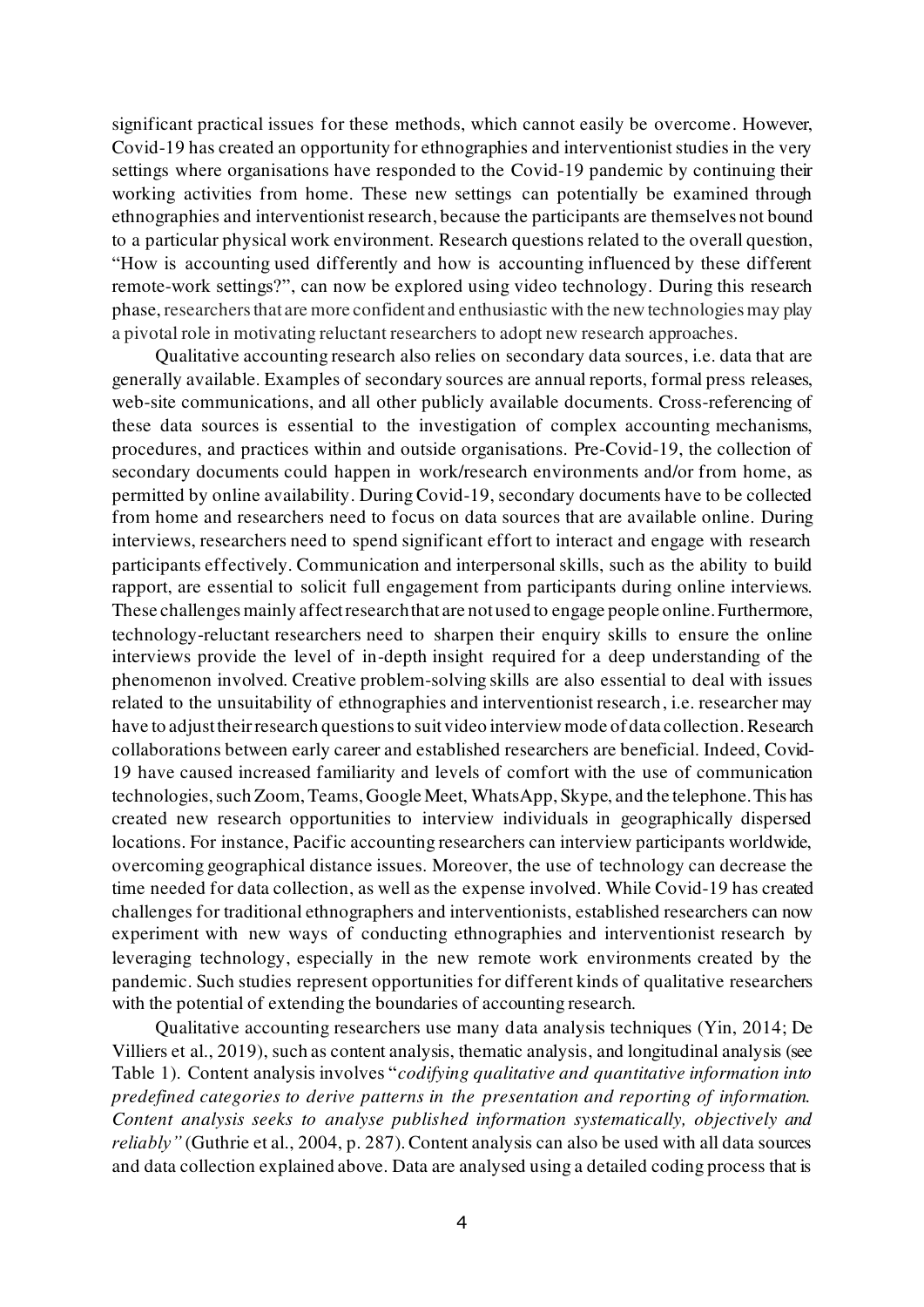informed by theory, prior research findings, and the researchers' professional judgment. Thematic analysis is one of qualitative research methods that focus on identifying patterned meaning across a dataset, or themes (Braun and Clarke, 2019). Patterns are identified through a rigorous process of data familiarisation, data coding, and theme development and revision. One of the advantages of this technique is its theoretical flexibility, as it can be used within different frameworks, and to answer different research question. Longitudinal analysis helps to understand how dynamic contexts affect the subject matter at hand. A common longitudinal analysis strategy relies on undertaking first rounds of interviews, and subsequently conducting follow-up interviews in order to provide sound longitudinal perspective on the same, or different, research questions (De Villiers et al., 2019). Pursuing a longitudinal study requires prudently managing and maintaining the researcher's network of possible participants (Dumay, 2010). During pre-Covid-19 times, data analysis phase can be conducted within work/research environments and/or from home, as the access of the most common software is also remotely guaranteed. During Covid-19, early career researchers, given their familiarity with technology, could excel, and established researchers have to shape their research approach, to take advantage of all the conditions to undertake qualitative data analysis from home. If researchers of all demographics, including early career and established researchers, embrace Covid-19 lockdown as opportunity, they may invest more time and effort to this research phase, and significantly increase their analytical skills.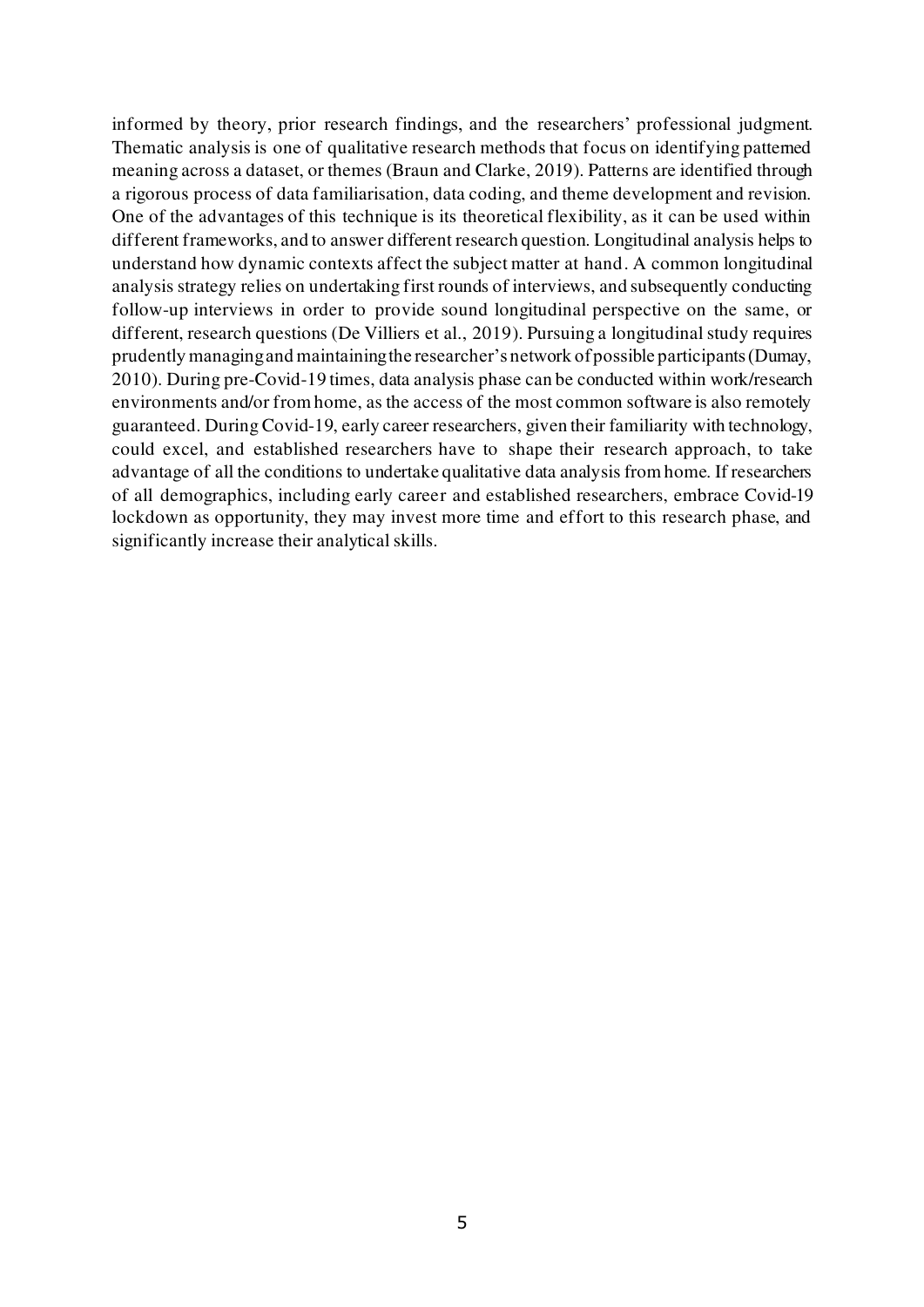| <b>Phases of</b><br>research                                              | Research methods,<br><i>practices and techniques</i>                                                                                                        | Pre-Covid-19 times                                                                                                                                                                                                                                                                           | Covid-19 Changes                                                                                                                                                                                                                                                                                                                                                                         | <b>Covid-19 Challenges</b>                                                                                                                                                                                                        | Covid-19<br><b>Opportunities</b>                                                                                                                                |
|---------------------------------------------------------------------------|-------------------------------------------------------------------------------------------------------------------------------------------------------------|----------------------------------------------------------------------------------------------------------------------------------------------------------------------------------------------------------------------------------------------------------------------------------------------|------------------------------------------------------------------------------------------------------------------------------------------------------------------------------------------------------------------------------------------------------------------------------------------------------------------------------------------------------------------------------------------|-----------------------------------------------------------------------------------------------------------------------------------------------------------------------------------------------------------------------------------|-----------------------------------------------------------------------------------------------------------------------------------------------------------------|
| Research idea<br>development<br>and research<br>purpose<br>identification | First meetings and<br>$\bullet$<br>discussions between<br>researchers.<br>collaborators,<br>supervisors, and<br>mentors involved in the<br>research project | Predominantly in-person<br>$\bullet$<br>meetings<br>Rarely in-remote<br>meetings                                                                                                                                                                                                             | In-remotemeetings by<br>$\bullet$<br>using Skype, Zoom,<br>WebEx, Google meet<br>etc.                                                                                                                                                                                                                                                                                                    | Building a "work-<br>$\bullet$<br>from-home"<br>environment<br>Leveraging technology<br>use<br><b>Embracing positively</b><br>$\bullet$<br>in-remote meetings                                                                     | E-meeting cross-national<br>opportunities<br>More comfortable<br>"work-from-home"<br>environments                                                               |
| <b>Theoretical</b><br>background<br>development                           | Review of prior research<br>• Theory development                                                                                                            | Key literature databases<br>$\bullet$<br>(Scopus, Google Scholar,<br><b>Business Source Premier</b><br>etc.) use both within<br>working environments<br>and from home                                                                                                                        | Key literature<br>$\bullet$<br>databases (Scopus,<br>Google Scholar,<br><b>Business Source</b><br>Premieretc.) use<br>exclusively from home                                                                                                                                                                                                                                              | Personal attitude to<br>$\bullet$<br>work from home:<br>researchers that use to<br>work predominantly<br>within research<br>institutions need to<br>adapt their from-home<br>work approach                                        | More time and focus to<br>theoretical background<br>development<br>More comfortable<br>"work-from-home"<br>environments                                         |
| Data collection                                                           | Interviews<br>$\bullet$<br>Questionnaires/surveys<br>Ethnographies<br>Interventionist research<br>Secondary documents                                       | Mainly in-situ interviews<br>$\bullet$<br>Online forms for<br>$\bullet$<br>questionnaires and<br>surveys<br>Predominantly in-situ<br>$\bullet$<br>ethnographies and<br>interventionist research<br>Secondary data sources<br>collection both within<br>working environments<br>and from home | Solely in-remote<br>$\bullet$<br>interviews by using<br>telephone, WhatsApp,<br>Skype, Zoom, WebEx,<br>Google meet<br>Exclusively online<br>$\bullet$<br>questionnaires and<br>surveys<br>Within particular<br>$\bullet$<br>research settings, in-<br>remote ethnographies<br>and interventionist<br>research<br>Exclusively in-remote<br>$\bullet$<br>secondary documents<br>collection | Research approach<br>adaptability<br>Significant effort to<br>$\bullet$<br>engage with<br>interviewees<br>High communication<br>$\bullet$<br>skills<br>Enquiry skills<br>development<br>Creative problem-<br>$\bullet$<br>solving | More research feasibility<br>and extensiveness<br>Data collection time and<br>expenses reduction<br>Ethnographies and<br>interventionist research<br>rethinking |

**Table 1:** *Commonly used qualitative methods in accounting research: changes, challenges and opportunities due to Covid-19*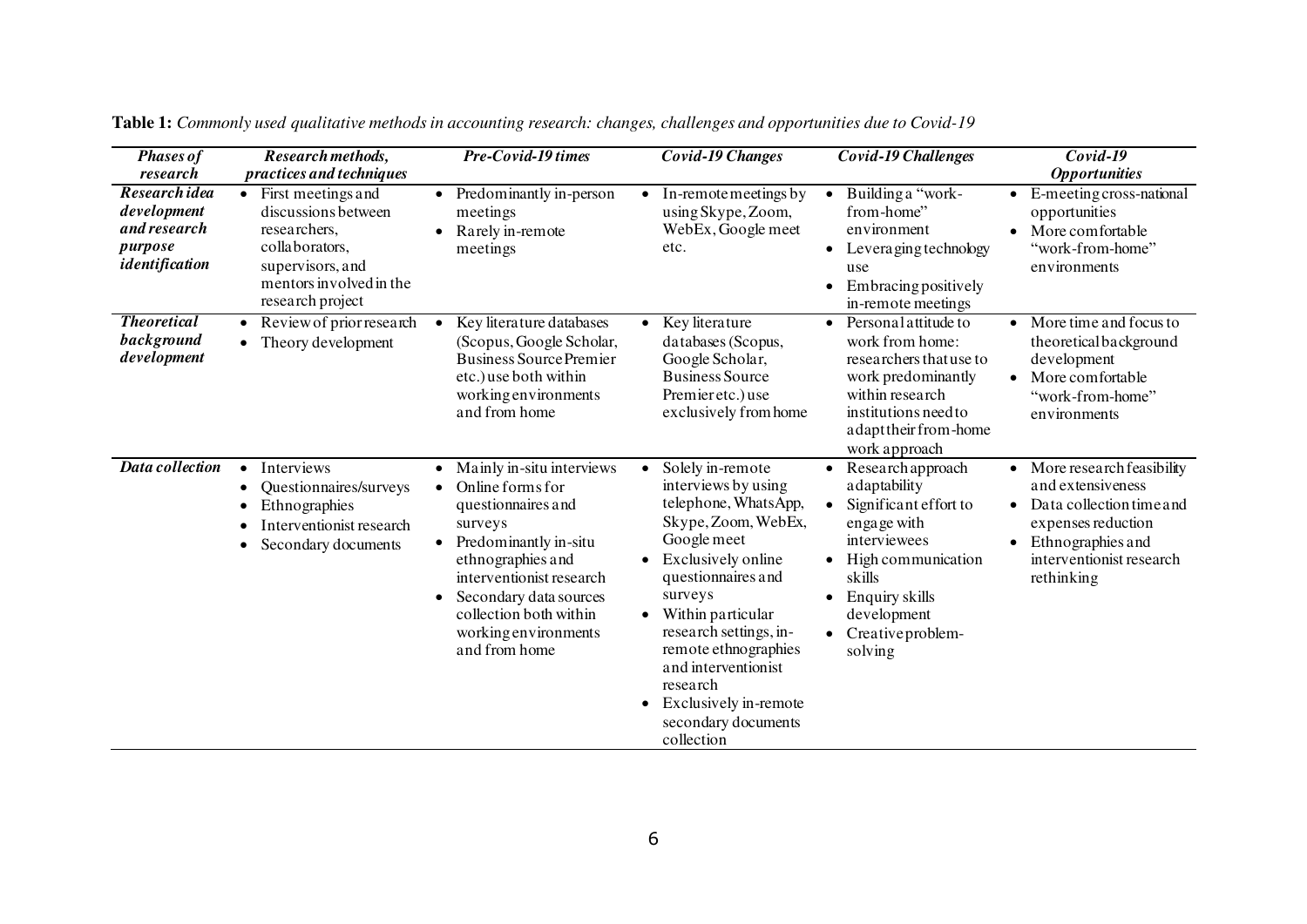| Data analysis               | Content analysis<br>$\bullet$<br>Thematic analysis<br>Longitudinal analysis | • Content and the matic<br>analysis software use and<br>longitudinal analysis both<br>within working<br>environments and from<br>home | Exclusively in-remote<br>content and thematic<br>software use, and<br>longitudinal analysis                                           | Research approach<br>reshape<br>Flexibility skills<br>$\bullet$                          | More time and effort for<br>data analysis<br>Significantly analytical<br>skills increase                                                                                                             |
|-----------------------------|-----------------------------------------------------------------------------|---------------------------------------------------------------------------------------------------------------------------------------|---------------------------------------------------------------------------------------------------------------------------------------|------------------------------------------------------------------------------------------|------------------------------------------------------------------------------------------------------------------------------------------------------------------------------------------------------|
| <i><b>Dissemination</b></i> | Conferences<br>Seminars<br>$\bullet$<br>Workshops                           | Predominantly in-<br>$\bullet$<br>presence dissemination<br>events                                                                    | $\bullet$ In-presence events<br>postponed<br>Online events by using<br>video-conferencing<br>apps (Zoom, WebEx,<br>Google meet, etc.) | Presentation and<br>٠<br>communication skills<br>Enga gement and<br>interactive attitude | <b>Higher research</b><br>accessibility and<br>dissemination worldwide<br>• Absence of geographical<br>distance barriers<br>Cost and registration<br>fees reduction<br>Less time spent<br>travelling |

Source: Authors' own elaboration based on De Villiers et al. (2019) and Smith (2019).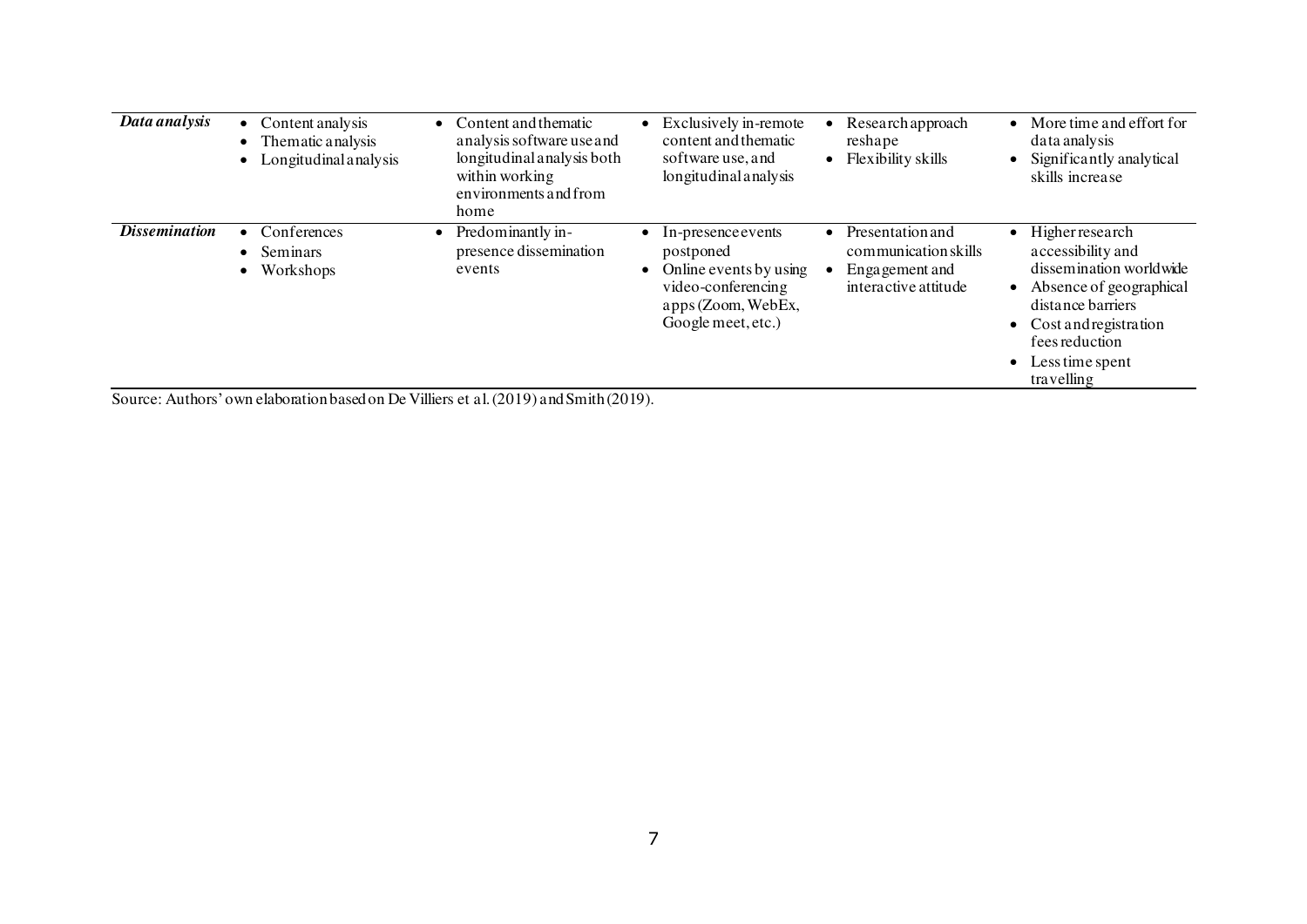The dissemination phase encompasses conferences, seminars and workshops, which help researchers to share their findings and insights, to obtaining feedback and improve their research, to engage with the research community, to build extensive and long-lasting networks, and to advance accounting knowledge. During conventional times, these events mostly occurred in-person. During Covid-19, some annual conferences, seminars and workshops have been postponed or switched to online mode, using Zoom, WebEx, Google meet, etc. Online conferences allow for the sharing of results, but are less effective in terms of informal feedback and networking, which is a feature of traditional conferences. To be effective in online presentations, both early career and established researchers need to enhance their online presentation and communication skills. On the other hand, Covid-19 has increased the number of online research dissemination events that can be attended at a low cost. This is beneficial in terms of research accessibility and dissemination worldwide, while overcoming the geographical remoteness of the Pacific and the costs involved in travelling to, e.g., Europe and the US.

## 3. **CONCLUDING REMARKS**

Covid-19 has posed significant challenges, and at the same time has triggered a learning revolution and created space to reshape the status quo (Kandri, 2020; Holfrod and Morgan, 2020). Covid-19 involves changes and challenges for different types of qualitative accounting researchers, but also bring new opportunities. The pandemic is causing us to challenge deeprooted notions of when, where, and how we conduct and disseminate research, the opportunities created by video and internet based technologies, and the role of researchers.

In the short term, researchers are adopting quick-fix solutions by switching their research activities from in-person to in-remote. These changes have provided evidence that qualitative accounting research is achievable, even during the lockdowns, and travel and budgetary restrictions brought on by Covid-19. Some of these changes is likely to endure and shape qualitative accounting research in the long-term. More specifically, qualitative accounting research during post-Covid-19 times are likely to employ a mix of face-to-face and internet based research methods, techniques and practices. In line with Carnegie et al. (2020), Kandri (2020), Rinaldi et al. (2020), Spraakman (2020), the significance of the changes emphasized in this paper relate to the shift in predominance of different research methods, techniques, and practices. More specifically, Covid-19 has brought challenges, but also opportunities for future qualitative accounting research, both in terms of research settings and questions, and in terms of new methods and practices. Furthermore, Covid-19 times could trigger higher levels of collaboration between early career and established researchers, given that younger researchers may be more familiar and comfortable with the use of new technologies, while established researchers could pass along their research knowledge and skills.

This paper contributes to the research literature by being one of the first to focus on the changes, challenges and opportunities for conducting qualitative accounting research in a Covid-19 setting. As such, this paper could be a valuable resource for qualitative accounting researchers, specifically the discussion of ways to deal with the changes and challenges, as well as the opportunities, as summarised in the table.

Future research could pragmatically investigate whether and how Covid-19 changes, challenges, and opportunities in qualitative accounting research happen within particular contexts, such as in the Pacific Region. Moreover, future research could explore the impacts of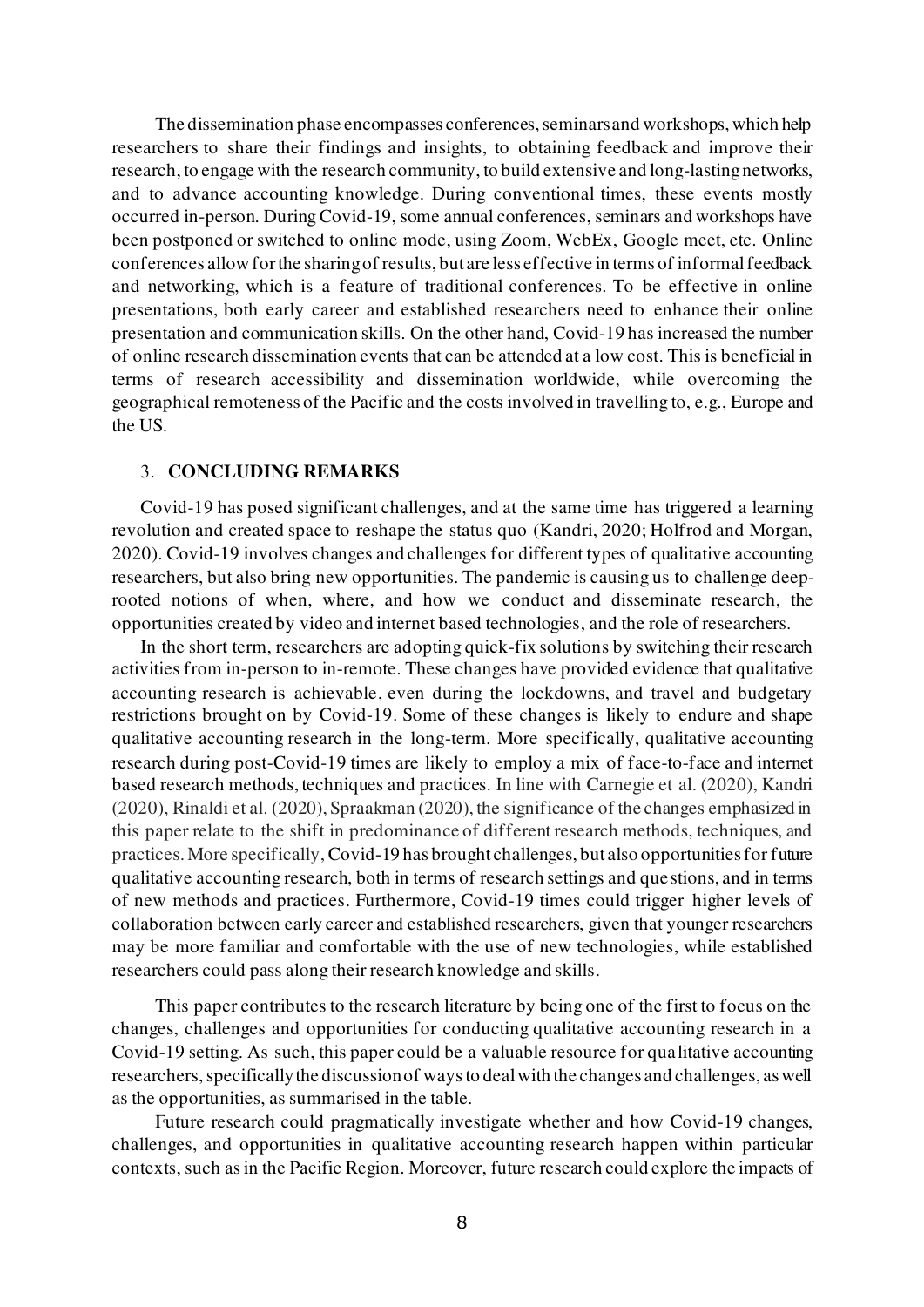the Covid-19 pandemic on the research output of female researchers (Amano-Patiño, 2020), or gender equality (Alon et al., 2020) within countries where the pandemic was managed well, e.g. New Zealand.